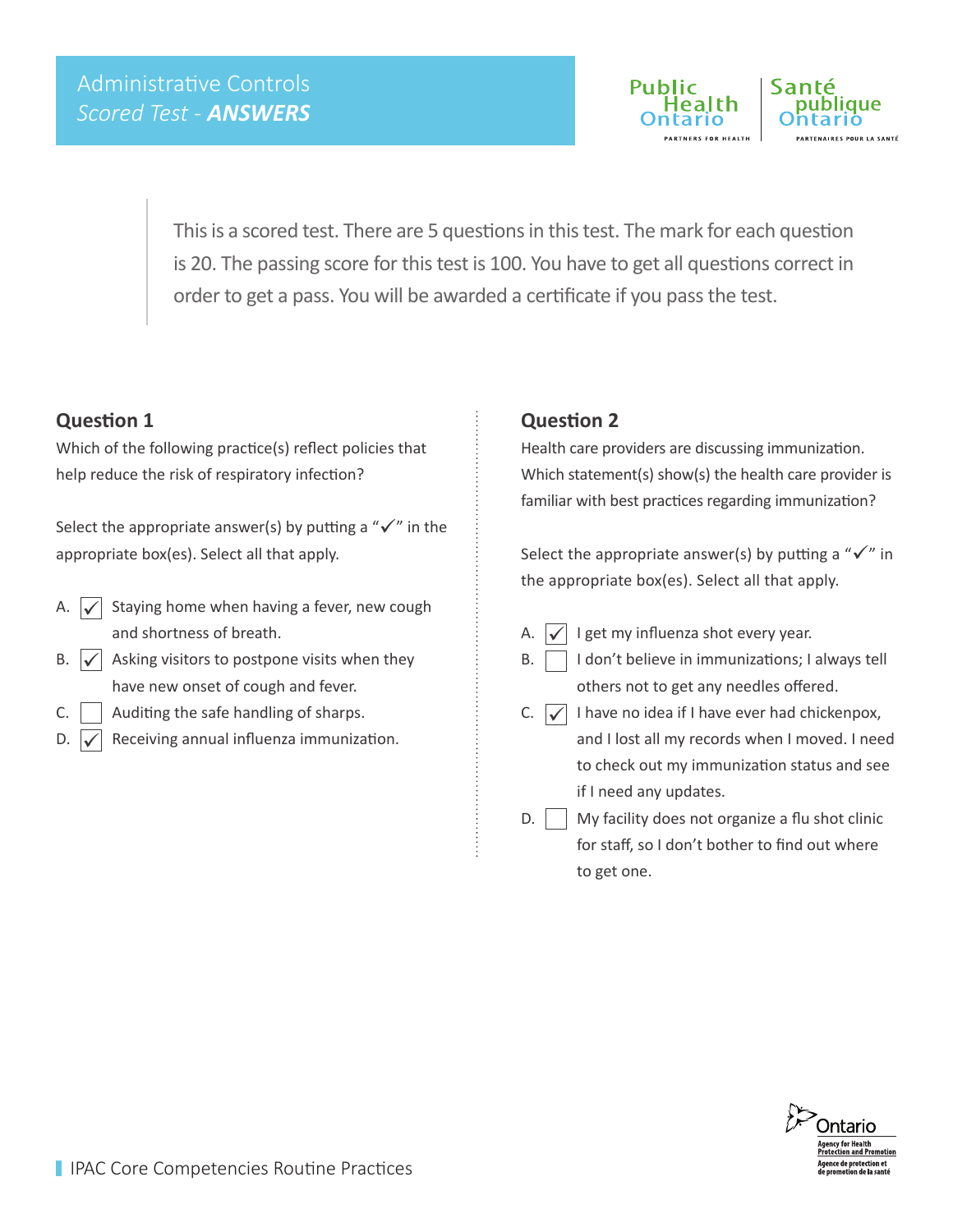

# **Question 3**

On the bulletin board, you see upcoming infection prevention and control educational sessions. You have observed some colleagues who have made errors in practice. Identify the upcoming training sessions that will help them correct their practice.

Draw a line to connect the scenario to the correct training session poster on the bulletin board.



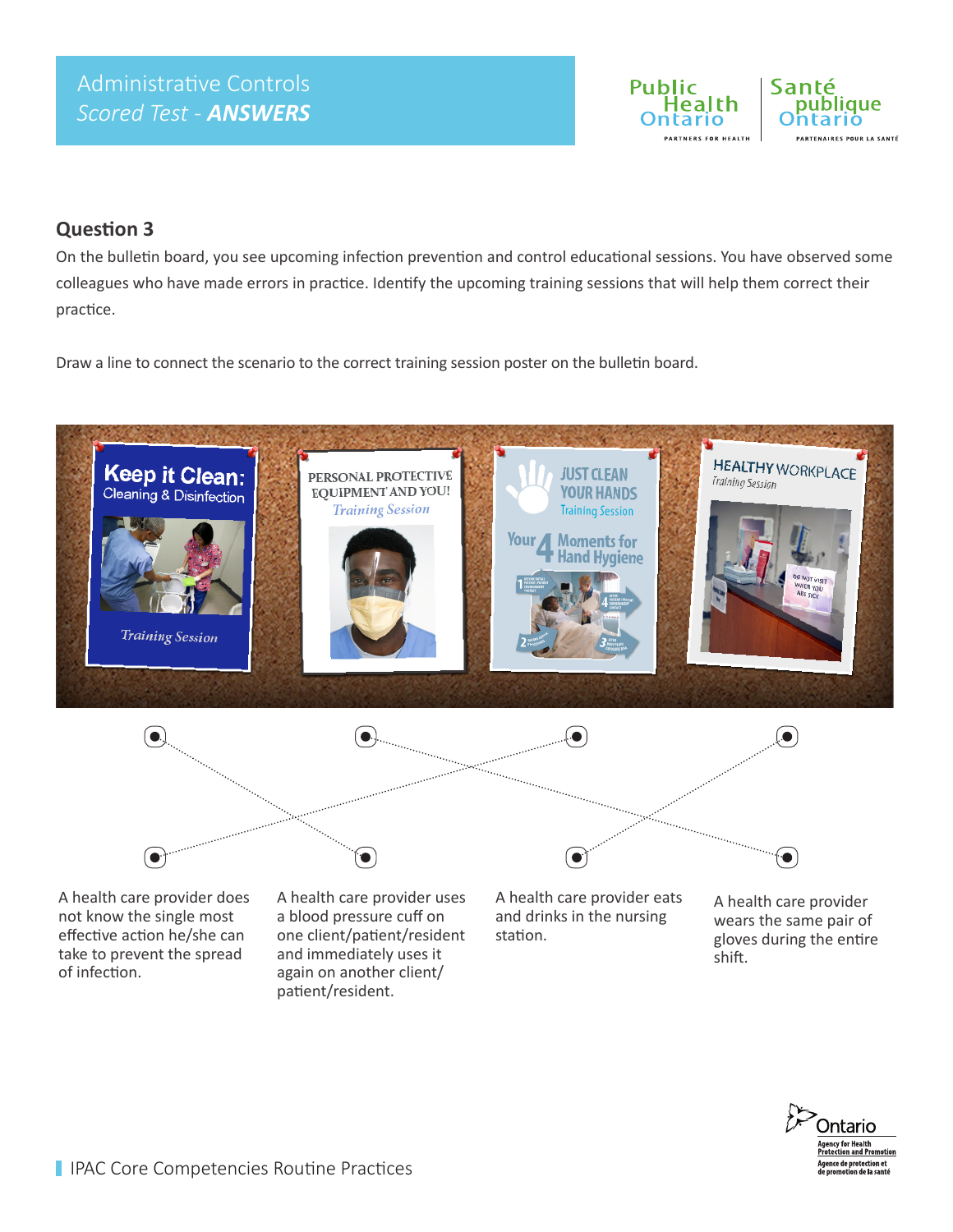

# **Question 4**

Identify the patient(s)/client(s) who is/are following proper respiratory etiquette. Select the appropriate answer(s) by putting a " $\checkmark$ " in the appropriate box(es). Select all that apply.

- A. A patient cleans his/her hands after discarding a tissue in the garbage can. A.  $\vert \checkmark \vert$
- $B.$  A patient is coughing into his/her hands.
- C.  $\Box$  A patient is coughing and is not covering his/her mouth.
- D.  $\sqrt{\phantom{a}}$  A patient is coughing and wearing a mask.  $\checkmark$

# **Question 5**

Choose option(s) for safe sharps handling.

Select the appropriate answer(s) by putting a " $\checkmark$ " in the appropriate box(es). Select all that apply.

- A.  $|\mathcal{V}|$  Have a sharps container at point-of-care.  $\checkmark$
- $B.$   $\Box$  Collect all disposable razors used together and later dispose into a common sharps container.
- C.  $\Box$  Pick up a used sharp from the floor with gloved hands.
- D.  $\sqrt{\phantom{a}}$  Replace a sharps container when  $\frac{3}{4}$  full.  $\checkmark$

*This is the end of the test*